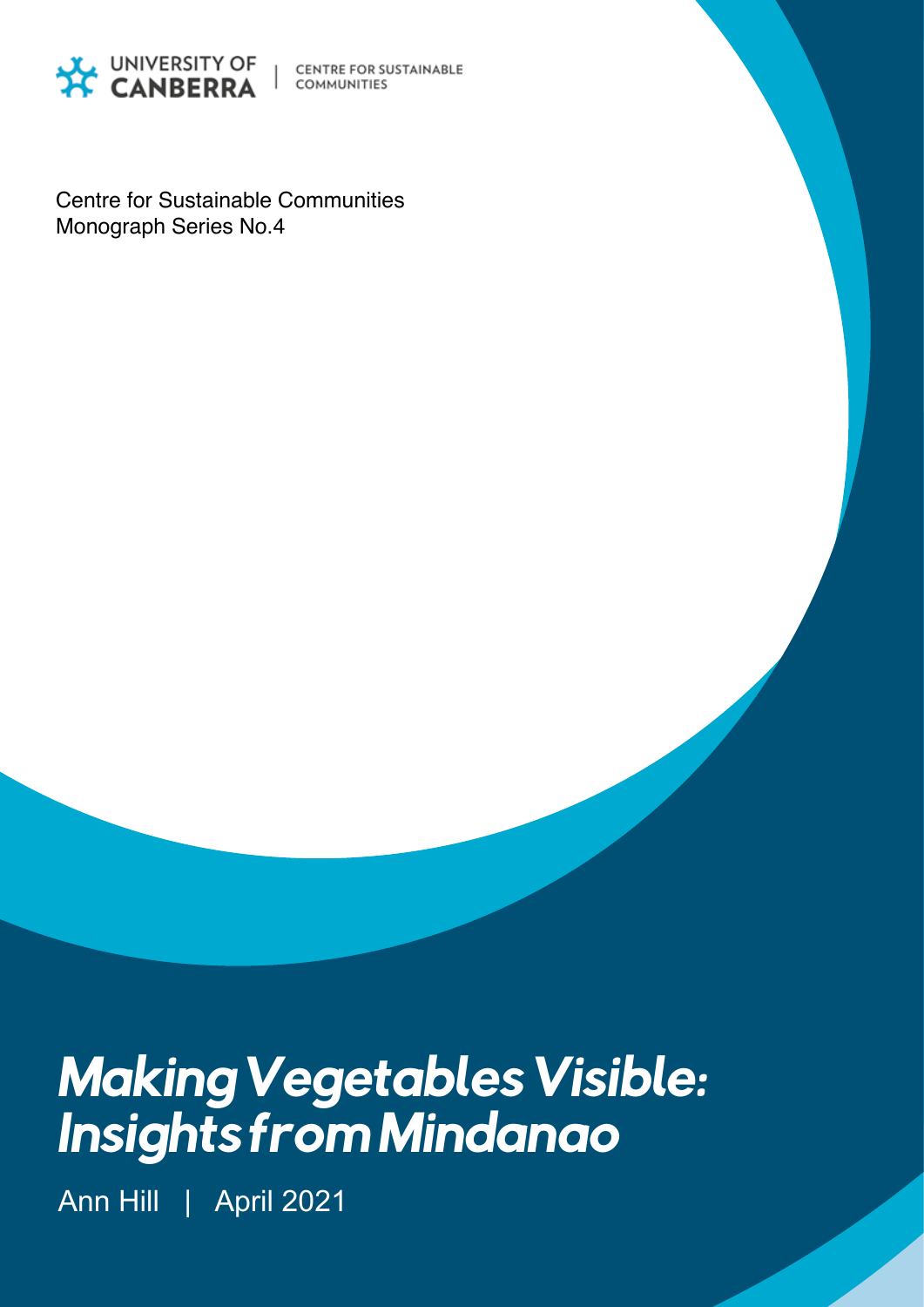© Centre for Sustainable Communities, University of Canberra, 2021.

All rights reserved. Apart from fair dealing for the purposes of research or private study, or criticism or review, as permitted under the Copyright Act 1968, no part of this publication may be reproduced, stored or transmitted in any form or by any means without the prior permission in writing of the publisher.

ISBN: 978-1-74088-516-4

The views expressed in this report are those of the authors and are not necessarily those of the Centre for Sustainable Communities, Action Research for Development research group, or the University of Canberra.

Recommended citation: Hill, A. (2021) Making Vegetables Visible: Insights from Mindanao. University of Canberra. Centre for Sustainable Communities Monograph Series No. 4.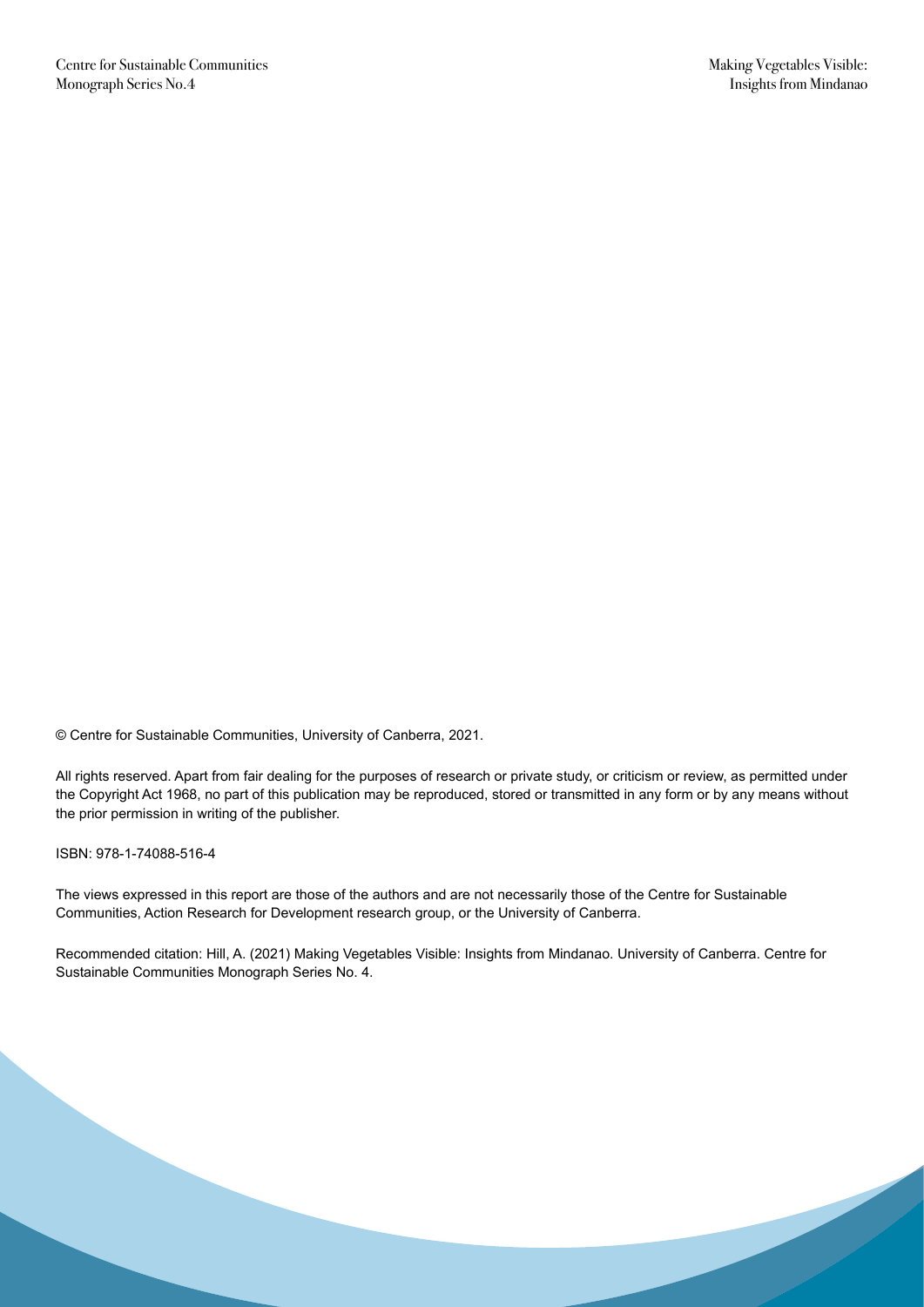### **About the Centre for Sustainable Communities**

The Centre for Sustainable Communities (CSC) contributes to healthy and sustainable social, cultural, ecological and economic futures by providing research and professional development services to communities, government and the private sector.

Our strengths, developed over more than fifteen years, are those of collaborative and participatory research in regional and community development in both Australian and international contexts. Working in partnership with communities and related regional and community agencies, we aim to:

- Build sustainable environmental, social, cultural and economic capacity through partnership in research and development
- Work with communities in the recognition of their own strengths, assets and capacities using processes which respect action learning and collaboration
- Develop strategies for change in response to evolving environmental, social, cultural and economic contexts
- Build leadership and professional networks that support sustainable and cooperative endeavours in communities.

The Centre's research highlights learning and development beyond formal education, in community and organisational settings and contexts where informal learning is significant. We are interested in how this perspective can contribute to the adaptation of formal institutions to the contemporary challenges of social and cultural change.

The Action Research for Development research group, within the CSC, uses asset-based community development analysis, appreciative inquiry, participatory action learning and the co-construction of knowledge to work with, and for, marginalised groups and/or those with low literacy. The group's research focuses on how groups can be reached through experiential and informal learning that harnesses and values their local knowledge.

CSC Director: Dr Katharine McKinnon

Monograph Series Editor: Dr Philip Roberts

www.canberra.edu.au/research/faculty-research-centres/csc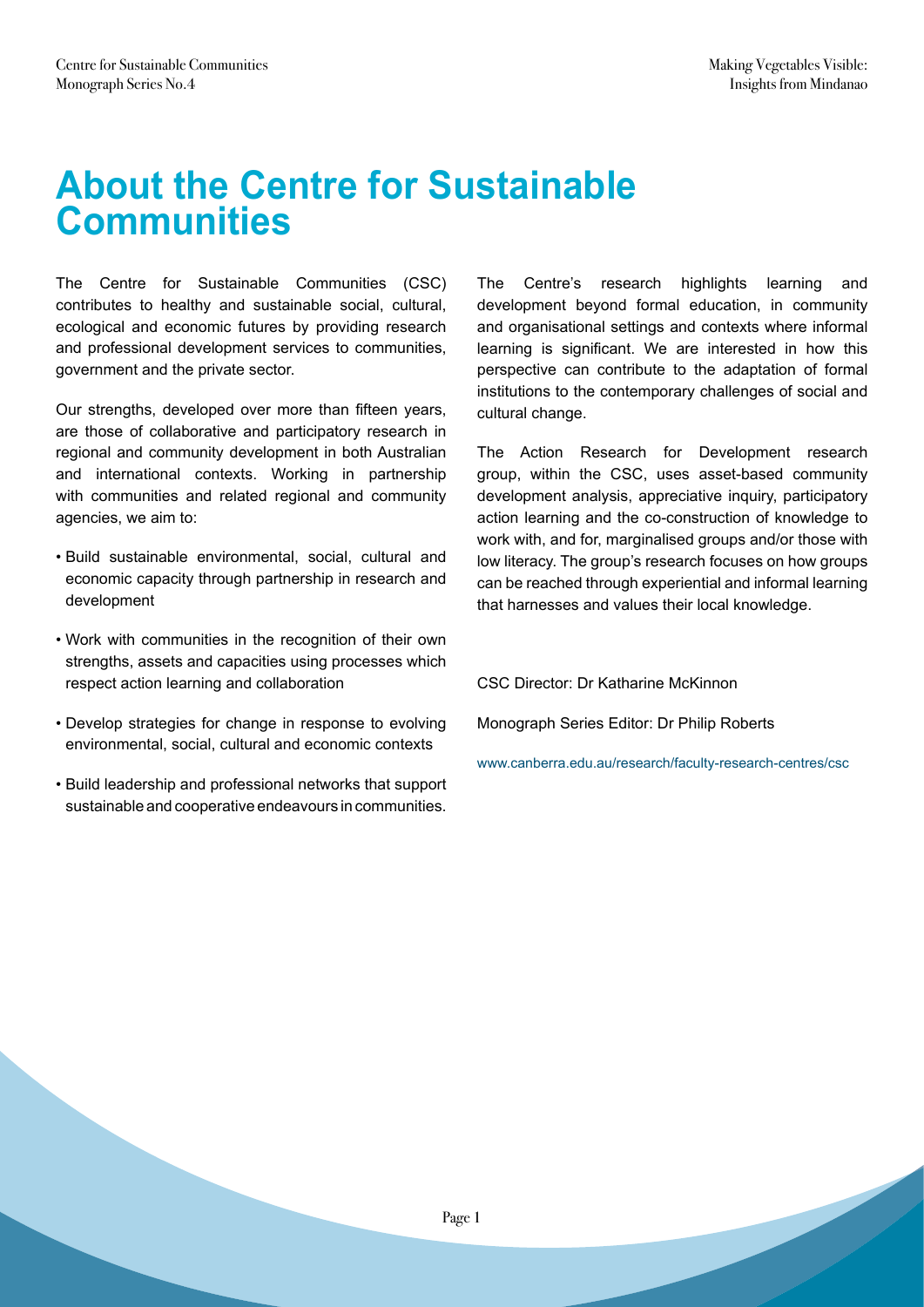# **Executive summary**

Increasing small-scale vegetable production is a key target for growing a more sustainable food system. At first glance, meeting this target seems straightforward. On closer inspection, particularly in contexts experiencing the on-going effects of climate uncertainty and economic uncertainty, it can be hard to achieve. Community education has a vital role to play.

This monograph outlines community education best practice principles for promoting and supporting smallscale vegetable production, marketing and consumption, based on a study conducted in Mindanao, The Philippines. It generates local insights for wider application. The monograph assembles a toolbox of replicable, and adaptable ideas and methods. The toolbox is of value to end users around the world seeking to grow more sustainable food systems.

# **Key findings**

Key finding 1: Community education needs to start where the people are and with what they have

Key finding 2: Peer to peer learning is vital

Key finding 3: Building on existing effective knowledge and practice is key

Key finding 4: Fostering interdepartmental and cross-sectorial collaboration is paramount

Key finding 5: Participatory GIS mapping is an effective and replicable tool for making vegetables visible and supporting community education about plant-based diets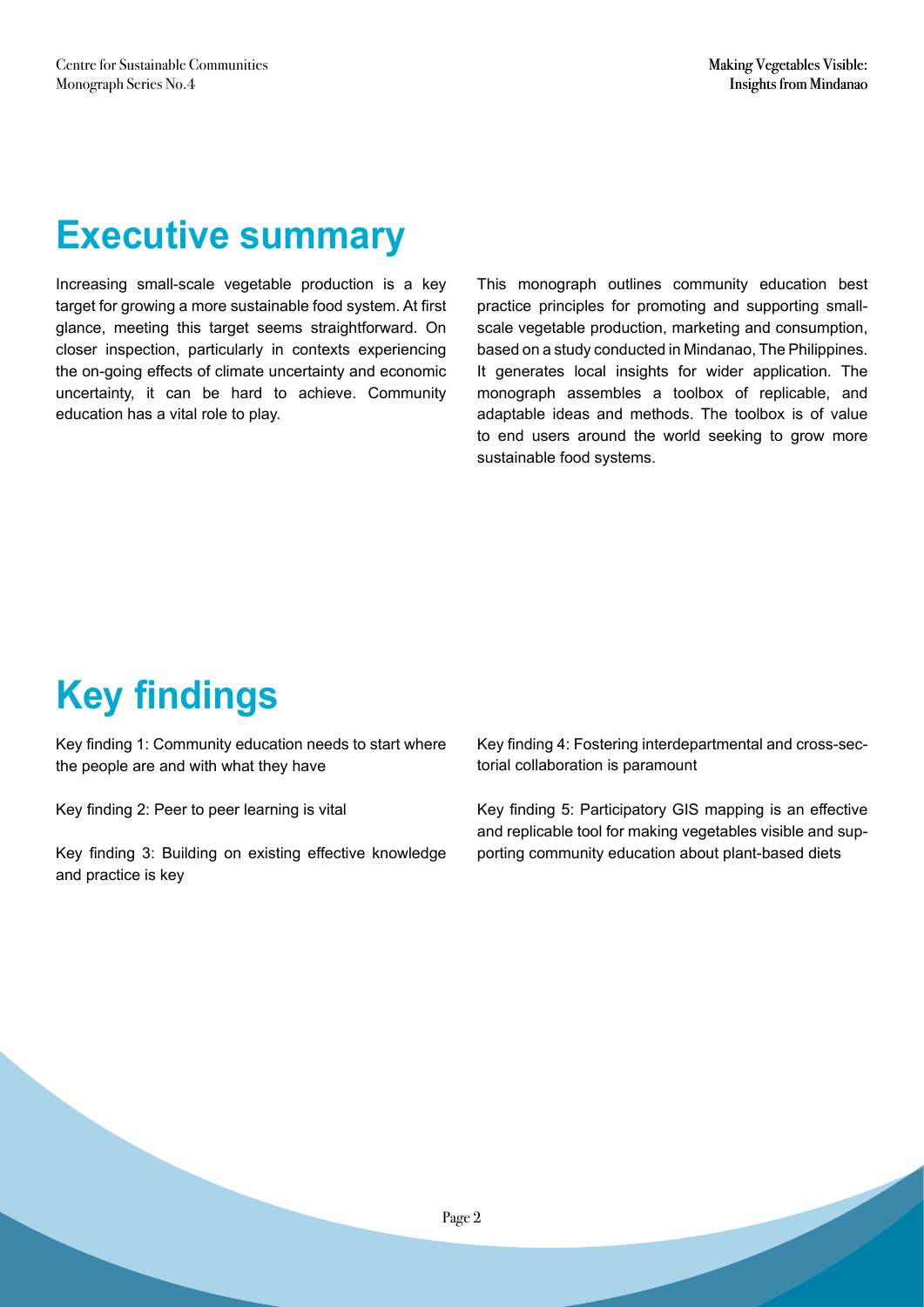# **Shifting focus from challenges to opportunities - Why does this matter?**

Scientists are calling for a planet-wide food transformation by 2050, to counter an increasingly unsustainable global food system. A key target is an 100% increase in plantbased diets (vegetables, grains, legumes, and nuts).1 At first glance, meeting this target seems straightforward. Households all around the world simply need to buy more, grow more, and consume more vegetables. Yet for many people, vegetables, and food production, more generally, represent a challenging way of life––thus, increasing plantbased consumption is not a straightforward exercise.

Vegetables may represent hard labour and a subsistence way of life experienced over several generations, involving much toil, sweat, and even bloodshed. Vegetables may represent food insecurity, with climate uncertainty and extreme weather affecting production and supply chains. Vegetables may represent horticultural multinational corporations gaining profit shares on the global stage, through buying out local small farmers and their means of production; leasing back and 'developing' their land; and clearing land that was once forested and cared for through various sustainable agroecological practices. Vegetables may represent market 'middlemen' taking a large profit share, with not much leftover for growers. They may represent poverty and just getting by, when people are looking instead to 'get ahead' and taste more affluence. Within this 'field of view,'<sup>2</sup> vegetables can represent problems and challenges, and be something people wish to move away from.

Taking the Philippines as our example, we can see these problems and challenges in context. Today, the bulk of Filipinos' food consumption goes to cereals, followed by meat and fish. Per capita consumption of vegetables only averages 22 kg/year, compared to the FAO recommendation of  $146 - 182$  kg/year.<sup>3</sup> There are various reasons for this. First, rural-urban migration and increasing urban-based employment is enabling younger Filipinos with increased incomes to opt for energy-dense, nutrient-poor foods, and as a result, they are eating less vegetables. Second, typhoon-associated crop damages and extreme weather typically cause vegetable prices to rise, and this limits vegetable intake, particularly among low-income urban wage labourers. Since food is a major expenditure for lower income earners, their overall consumption of vegetables has been shown to fall whenever prices increase. Third, the Philippines remains highly vulnerable to weather-related disasters and climate change. It is ranked third for disaster risk worldwide and is the fifth most-affected country by climate change. $4$ Although the archipelago has made substantial progress in disaster preparedness and risk reduction, there are on-going concerns about coping at local government and community levels. In the case of Mindanao, although it was once deemed 'typhoon-free', this is no longer the case, and the region is increasingly affected by climate uncertainty and extreme weather. This inevitably places additional strain on maintaining local food security through production of vegetables and other weather susceptible food crops.

While these are real challenges that need real solutions, focusing on the problems alone can lead to a sense of despair and disempowerment. This, in turn, can stymie efforts to bring about positive change. Rather than stay with the problems and challenges, we can choose to look at things differently. We can operationalise a different mindset and a more opportunistic field of view by undertaking a re-framing exercise. A common analogy for this re-framing is to shift focus from seeing the glass half empty (problems and challenges) to seeing the same glass, or circumstances, as half full (openings and opportunities).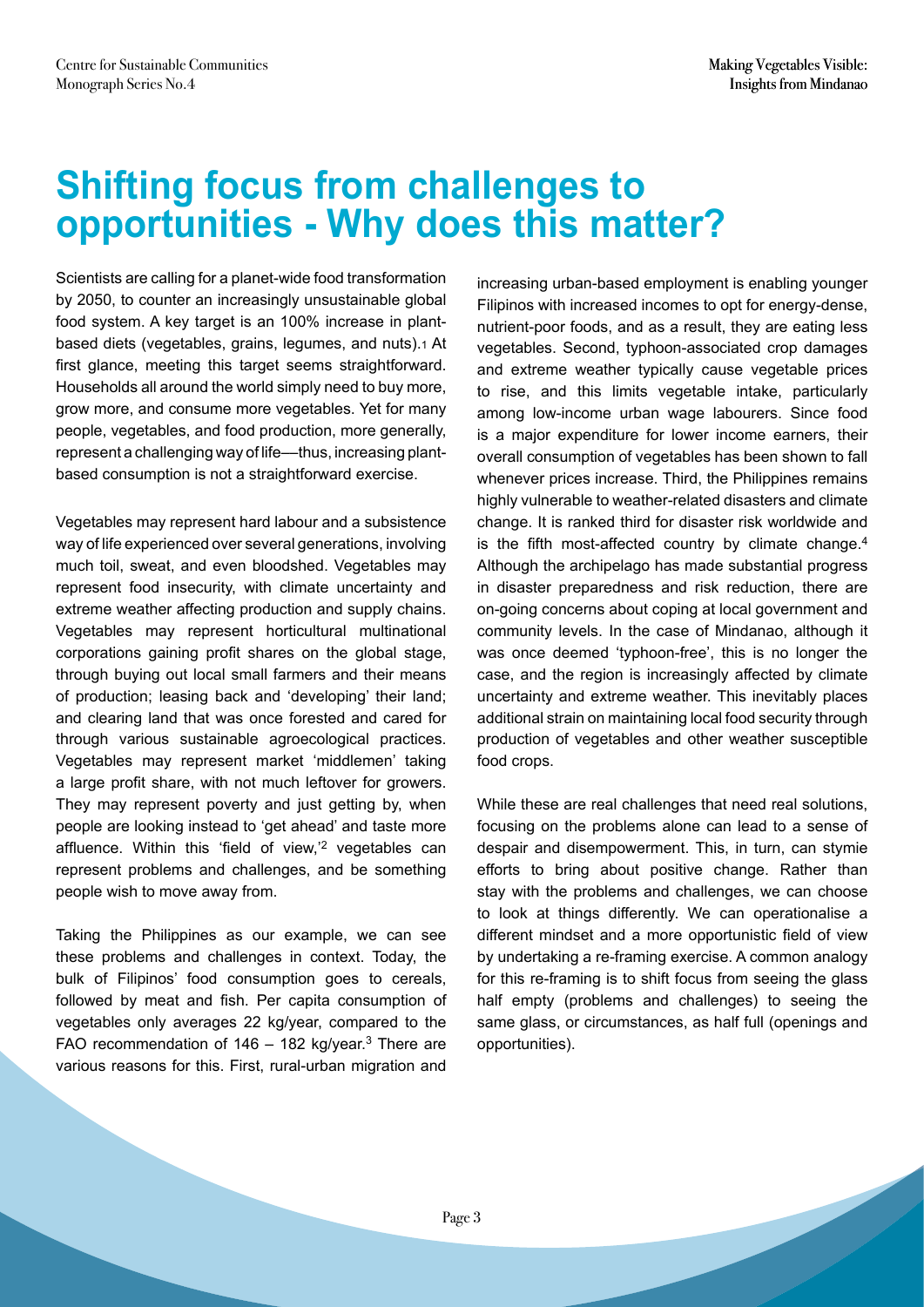**Shifting<br>the glass hall<br>same glass,<br>as half full is<br>possible thro<br>This reframing exercise, and it is l<br>in relation to prom<br>vegetable production**  *Shifting focus from seeing the glass half empty to seeing the same glass, or circumstances, as half full is important and made possible through education* 

This reframing exercise is a community education exercise, and it is being undertaken in the Philippines in relation to promoting and supporting small-scale vegetable production, marketing, and consumption in Mindanao. This monograph details some of this reframing work.

The premise of this monograph is that vegetables present opportunities: opportunities for community learning in the face of extreme weather and other challenges; opportunities for reconnecting people with their food and with sustainable agroecology practices; and opportunities for improving livelihoods and health outcomes. This second field of view is the focus of this monograph.



**Participatory community food mapping in Balubal, Mindanao**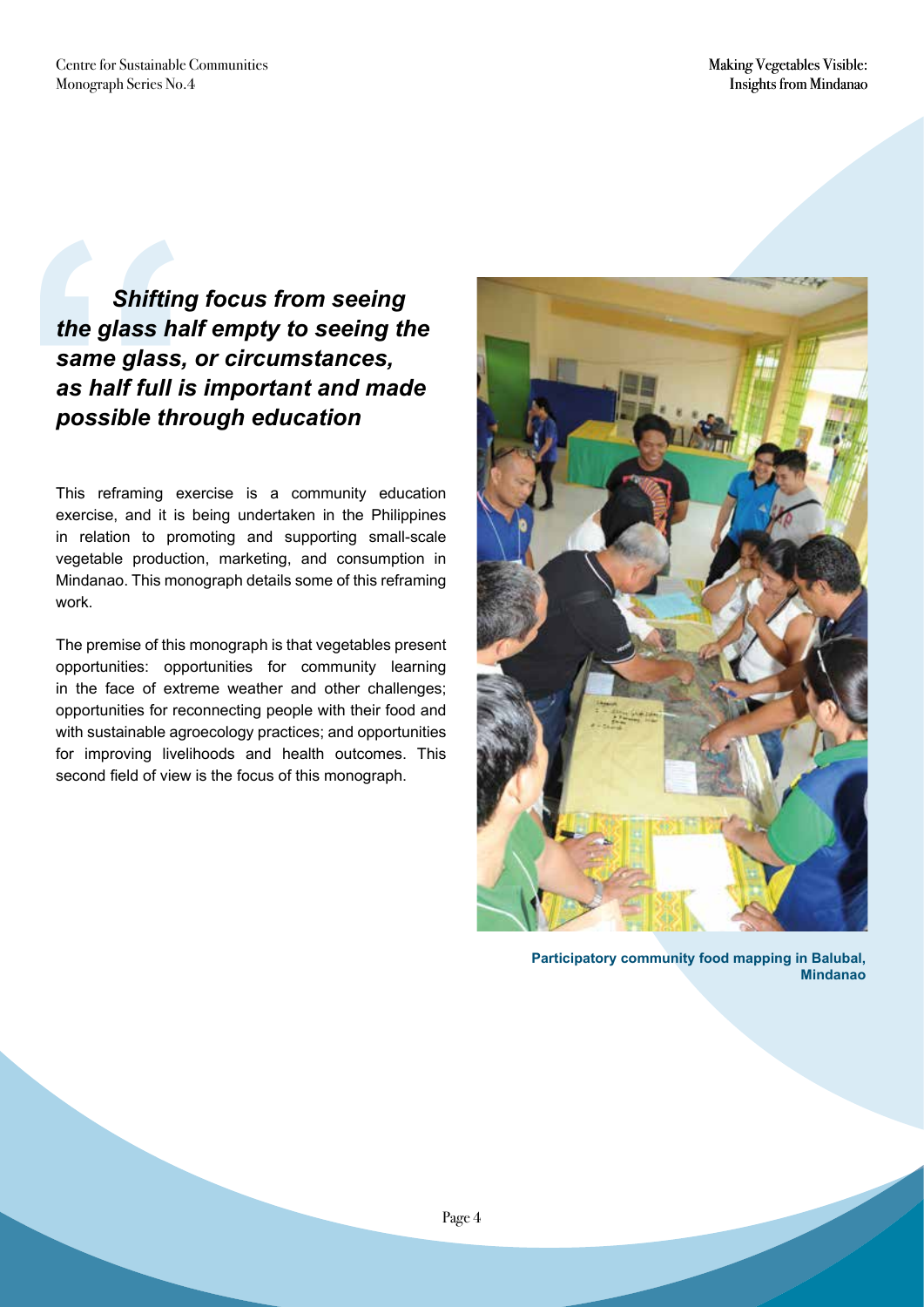## **Making vegetables visible in Mindanao – What did it involve?**

#### *Cross-sectorial stakeholders*

A range of stakeholders were involved in the Mindanao study. Key stakeholders and their areas of expertise are identified below:

- Archdiocese of Cagayan de Oro committed to supporting marginal populations, including those relocated through extreme weather events and political conflict;
- Australian Centre for International Agricultural Research – contributed funding for the study, established track record of funding agricultural research in Mindanao, two ACIAR project workers attended some of the study activities for knowledge exchange purposes;
- Barangay Balubal, CDO chosen as the study pilot site of small holder vegetable production near city, borders municipality of Manolo Fortich, Bukidnon, that has important vegetable supply chain links to CDO; Balubal has been implementing school and home gardening since 2008, a target for the city government in its post Typhoon Sendong resettlement program;
- Balubal National High School senior high specialisation in agriculture, key Balubal site for food production and processing, and community education;
- Centre for Sustainable Communities, University of Canberra – hosted the project initiative and provided research support, Centre contributes to sustainable social, cultural and economic development by providing research and professional development services to communities, government and the private sector in Australia and elsewhere, particularly Asia-Pacific region;
- City Government, CDO committed to mitigating against climate change through diversifying food production, exploring alternative livelihoods for informal settlers relocated post disasters; experienced in implementing smaller holder vegetable production programs;
- Department of Education, City Schools Division CDO – implements school garden programs mandated by national government in various schools across Northern Mindanao, introduced years eleven to twelve schooling over the past decade with specific vocational focus, including agriculture;
- Manolo Fortich Municipal Government, Bukidnon strong agricultural networks with Barangay Balubal, important supply chain link;
- The Southeast Asia Rural Social Leadership Institute (SEARSOLIN) – outreach unit of Xavier University, international training centre dedicated to holistic human development to alleviate poverty within the context of diverse cultural and religious traditions in Asia, Pacific and Africa, supported the development of more than 1000 socially committed and competent leaders over past fifty years;
- Urban Food International consultancy services in agriculture-nutrition-health nexus, voluntarily contributed knowledge and expertise to the study, Director, Dr Robert Holmer, long-standing involvement in leading and sustaining agroecology research and practice in and around CDO;
- Xavier University, CDO local research expertise in disaster risk assessment, GIS and participatory assetbased community development mapping, agriculture, nutrition, health and sanitation, and community education.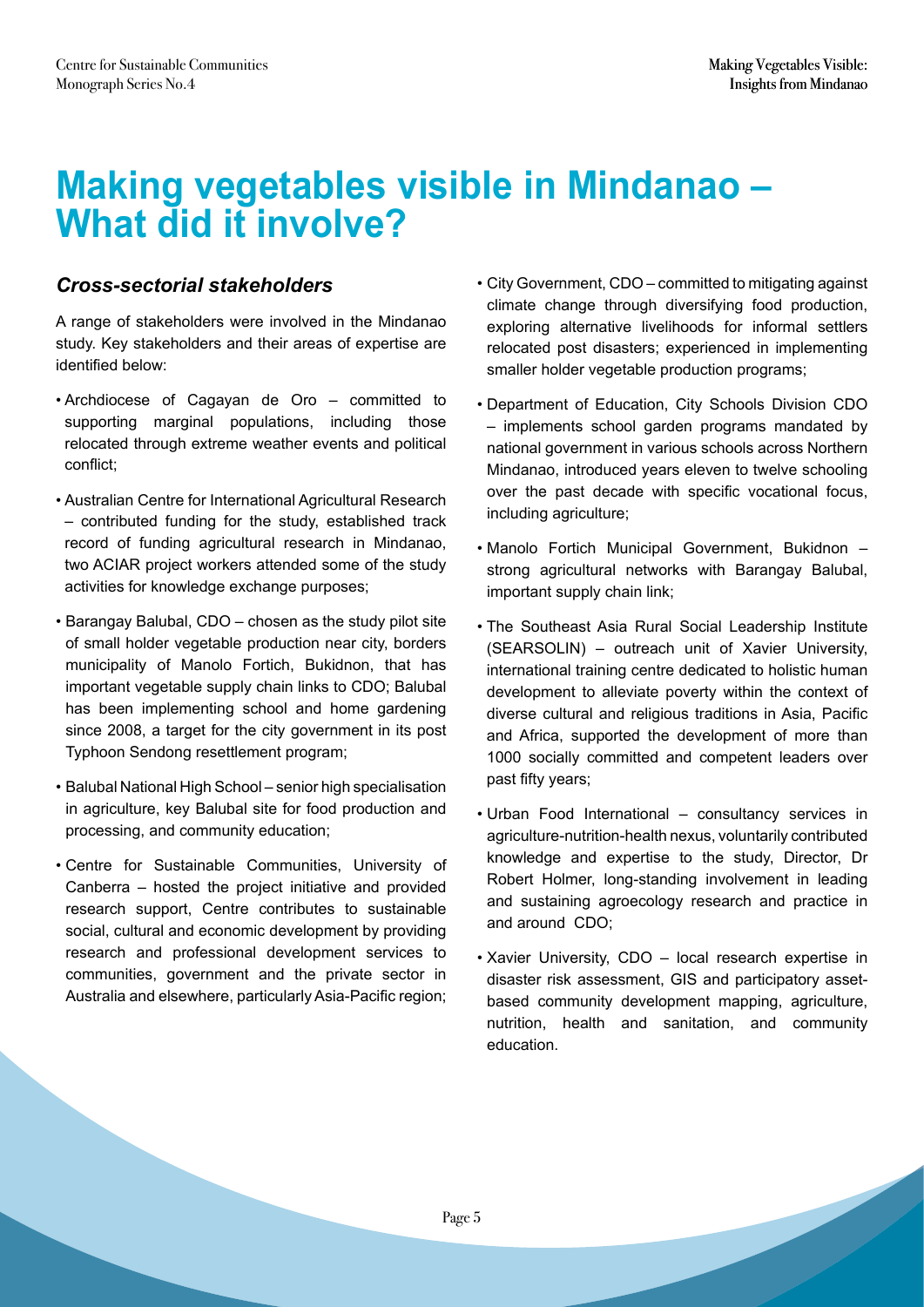#### *Participatory, visual, collaborative action orientated objectives*

The objectives of the Mindanao study were to:

- 1) Create opportunities for vegetable production, marketing, and consumption knowledge exchange in Northern Mindanao, via presentations and real-world story telling;
- 2) Compile local food, nutrition, and agroecology snapshots, comprised of video, photographs, and stories, following on from 1) above;
- 3) Co-construct local food system knowledge using participatory mapping and asset-based community development methods, as well as GIS-generated base maps of Cagayan de Oro city, for inspiration and spatial perspective;
- 4) Identify collaborative actions to enhance livelihood and health outcomes for small-scale vegetable producers and the wider population around CDO City, including strengthening links with markets, supply stakeholders, and institutions.

#### *Hands on workshops and meetings*

The international interdisciplinary team of organisers in the study facilitated two participatory workshops. Workshop 1 was held at the Southeast Asia Rural Social Leadership Institute (SEARSOLIN) of Xavier University in Cagayan de Oro. The focus of this workshop was to bring all the key project stakeholders together for crosssectorial knowledge sharing and collaborative action on food systems change (addressing Objectives 1, 2, and 3). Around fifty participants were involved in this workshop. It ran for one full day of sessions.

Workshop 2, also a one-day event, was held in the barangay or neighbourhood of Balubal, on the outskirts of Cagayan de Oro City, at Balubal National High School. It was attended by around thirty Balubal residents as well as twenty stakeholders from Workshop 1, who wanted to learn more about the community food mapping methods used in Workshop 2, and to see the demonstration food gardens at Balubal High School. This workshop addressed all objectives, with a particular focus on co-constructing local food system knowledge, using participatory mapping methods underpinned by assetbased community development ideas (Objective 3).

Beyond the workshops, a cross-sectorial core group met twice, to formulate actions for growing, promoting, and supporting small-scale vegetable production, marketing, and consumption across CDO City (Objective 4).

#### *Participatory community-based food mapping*

At Workshop 2, each group compiled a map that was quite different to the next. Each map reflected different food choices and preferences. Group 1 identified eleven different sources of meat or meat products, and this is likely a conservative estimate, as they ran out of time and pinpointed another seven food sources that were yet to be classified. Group 2 only identified one source of meat within Balubal and one other meat source outside the Balubal boundary, but still within the space represented by the map. Group 3 identified no meat sources. Group 1 only identified five sources of vegetables on their map, whereas Group 2 identified eighteen sources of vegetables, ten sources of fruits, and five sources of root crops. Group 2 identified many sources of food away from the Balubal centre, at the southern end of the barangay, and most of these identified foods were plant based, with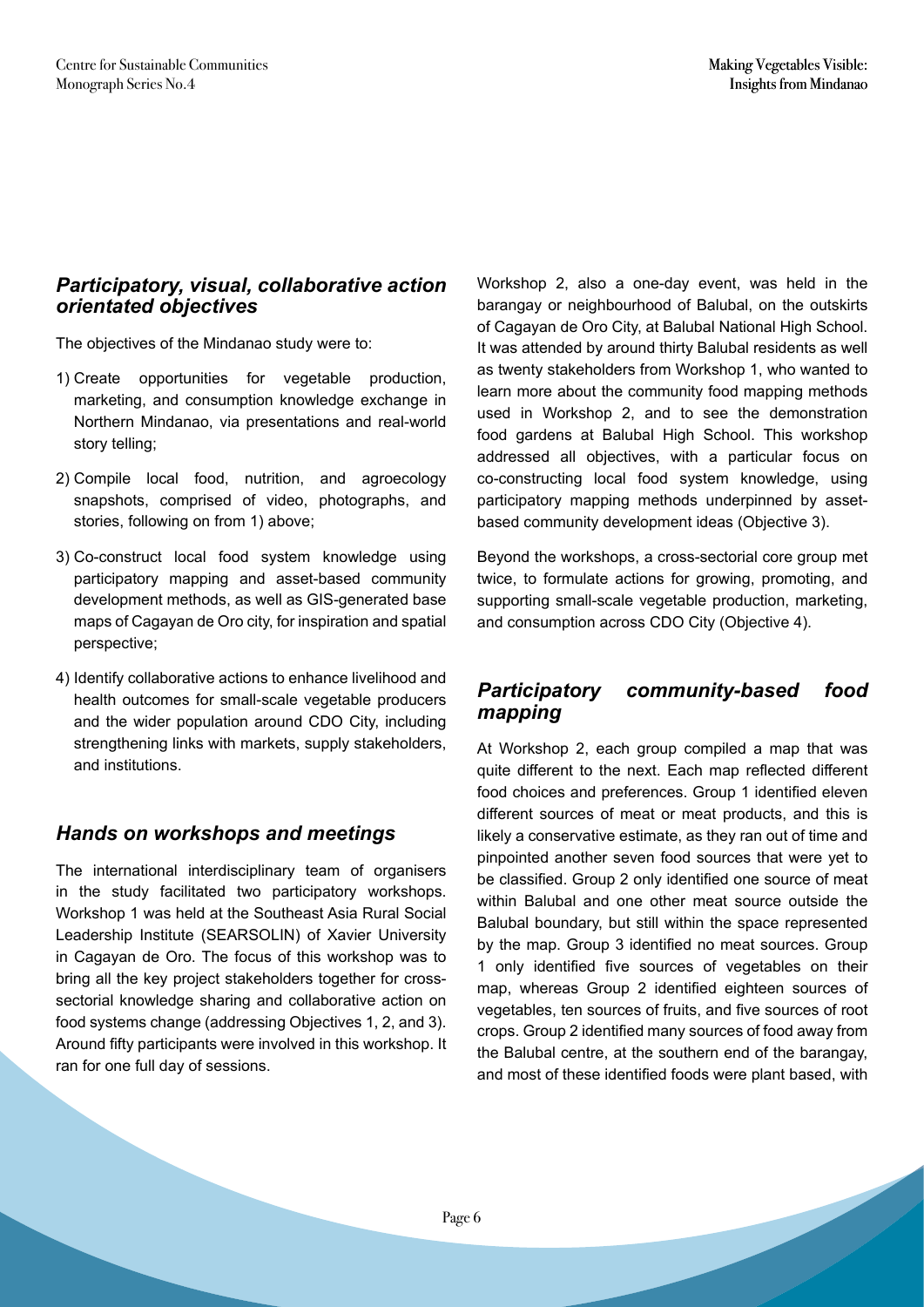several farmlands nearby also identified on their map. Group 3 identified thirty-three sources of vegetables and fourteen sources of fruits, both within the centre and the outlying areas of the barangay.

Each map also reflected different aspects of community knowledge of Balubal's physical, social, and economic resource base, and different thinking processes regarding potential assets that could be mobilised in Balubal-based food production. There were some commonalities. Each group identified schools, both the high school and elementary schools, and each group also identified the barangay hall, the health centre, churches, and the cemetery. There were a number of differences. For example, Group 1 identified twenty-one farmlands. Group 2 only pinpointed three areas of farmland, and Group 3 did not mark any farmlands on their map. Group 2 identified two 'land parcels,' without specifying a possible use, whereas Group 3 identified five 'vacant spaces for possible gardening.' Group 3 identified six resettlement sites, where climate refugees who were forcibly relocated post-typhoon Sendong, now lived. Group 1 and 2 both identified settlement and housing, but did not give particular emphasis to the resettlement sites.



**Balubal community food maps**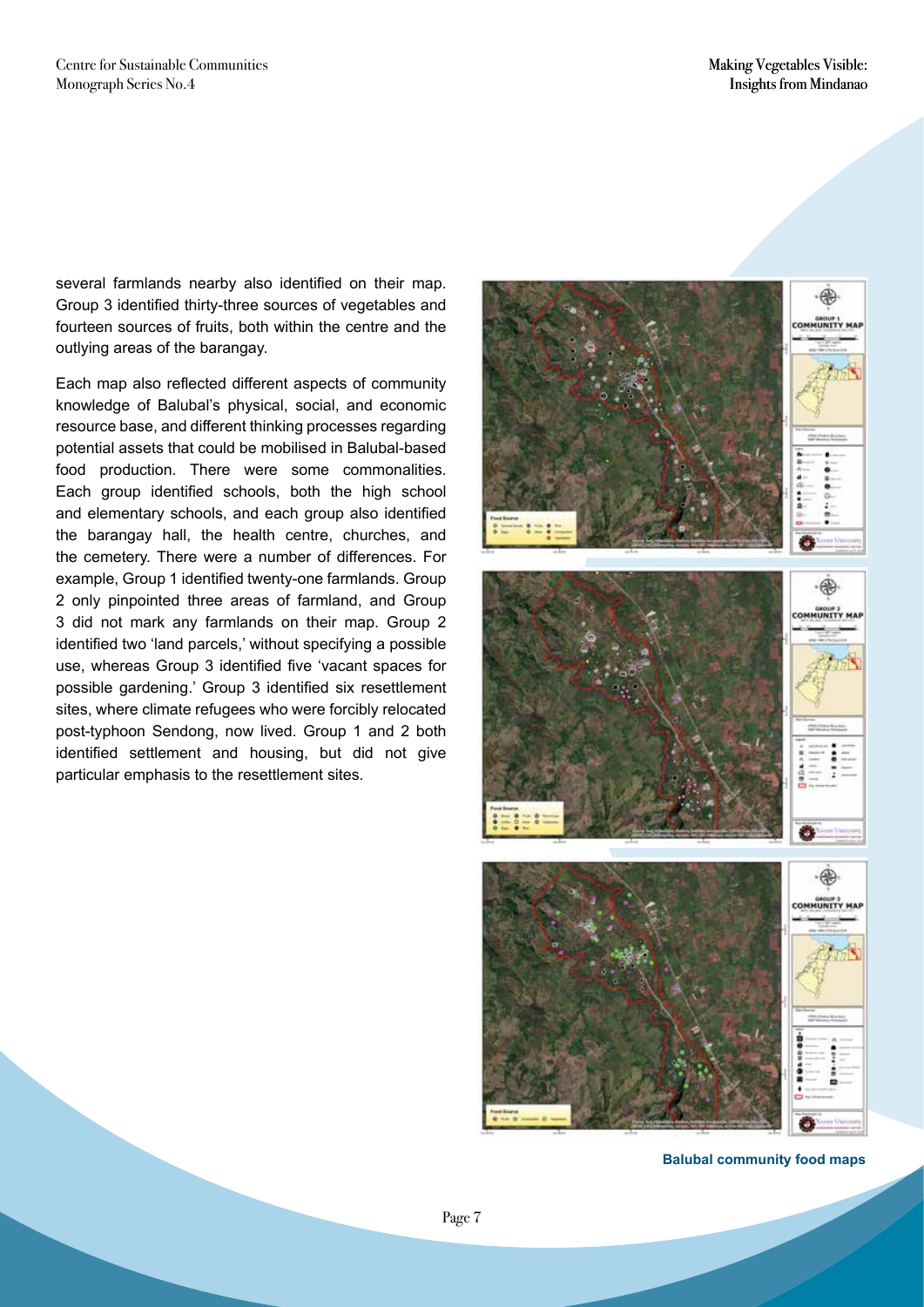# **Guiding ideas and methods - What replicable and adaptable ideas and methods informed the Mindanao study?**

#### *Community partnering*

The study adopted a 'community partnering for local development' approach.5

Community partnering is a research approach that helps people to imagine and enact new pathways for local development. It aims to develop action-oriented partnerships to increase the wellbeing of local people and to open up new opportunities for local development. In the study, the focus was on opening up new opportunities for small-scale vegetable production, marketing, and consumption.

In order to open up new development pathways, the community partnering approach begins with a reframing exercise that involves shifting focus from the problems and challenges, toward the strengths, assets, and opportunities within communities. Reframing is modelled and practiced using ideas from asset-based community development and diverse economies.

#### *Focus on the glass half full of existing strengths, opportunities and assets*

#### *Utilising community assets for change*

"When asked whether the glass is half empty or half full..." many of us might first think of all the things that make the glass half empty. It is the same in many of our communities. Communities can be easily framed in terms of what they lack, and what needs, problems, and challenges weigh heavily on people's minds. This can lead to a sense of helplessness and the belief that outside experts should be called in to assist and to help overcome **Focus devisions Focus**<br> **"**<br> **"When asked whetherengery**<br>
"When asked whetherengery<br>
"When asked whetherengery<br>
"When asked whetherengery<br>
"When asked whetherengery<br>
"Characterns of what they live challenges weigh helped

barriers to local development. It can also lead to the generation of a wish list, with money at the top of that list. When money is hard to come by, people begin to see themselves as dependent on handouts from external agencies and those in positions of power. Rather than feel dependent on external assistance, through shifting focus toward analysing existing strengths, assets, and opportunities within communities, people can be encouraged to become drivers of their own developmental process.

Starting where people are with what they have, an assetbased approach encourages a ground-up (re)assessment of what is already working in a community and what makes for 'a good life.' It prompts consideration of what could be done to further engender social, economic, and ecological wellbeing in context. It prompts consideration of how local community can be involved and take the lead in initiating positive changes. Outside experts, finances, and resources might be called upon, but they are enrolled as, and when, needed. Their initial absence does not prevent a community development process from beginning.6

#### *Seeing, valuing, and enacting diversity*

When we look closely at communities, we find that many of the economic activities that engender wellbeing take place outside of the formal business sector, and involve unpaid work. We see work and transactions taking place within and between families, households, kin networks, and neighbourhoods. We see the importance of child and elder care, borrowing and gifting, and barter and reciprocal exchange. Indeed, a range of diverse economic activities contribute to community wellbeing and quality of life. Yet when it comes to questions of economic development, these activities are often ignored and rendered insignificant.

Economic development is often focused on large-scale industrial activity and markets––this is something that needs to be redressed. Increasing climate uncertainty and global threats to planetary and human health have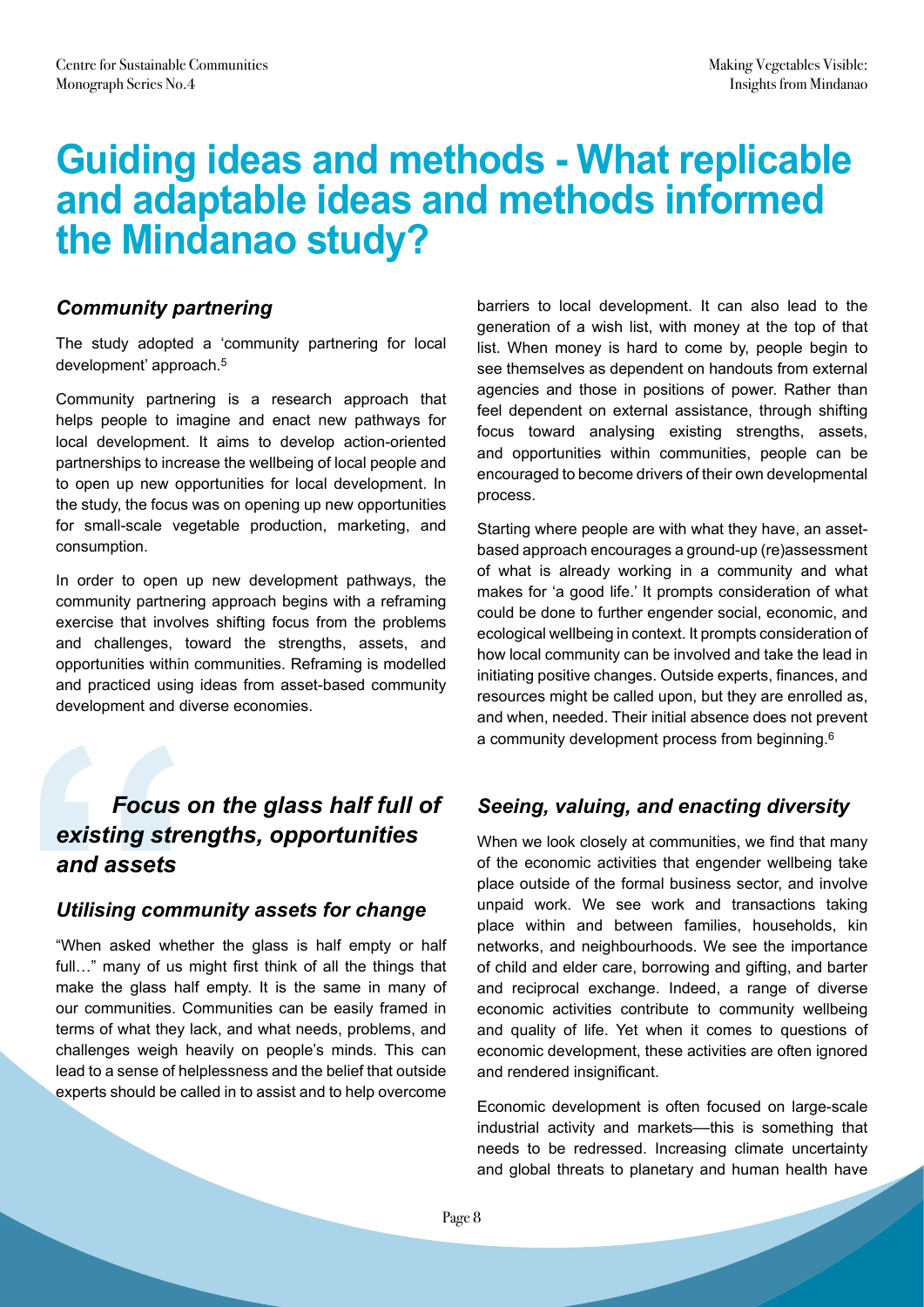been brought about precisely because of over reliance on large-scale industrial economic activity, as a one size fits all model of economic development. Instead of one size fits all, we need to maintain and foster diversity in our economic systems. Just as ecological systems are more resilient with a diversity of species, and multiple inter-related inputs and outputs enable recovery and flourishing beyond shocks, economic systems are much more resilient when diverse forms of labour, transactions, and enterprise are maintained and valued.7

Working hand in hand with the research approach and ideas described above, are two key methods, described below.

#### *Using participatory workshops for ground-up community education and learning*

The Mindanao study employed a participatory workshop methodology. Workshops, in general aim to create space for participants to share and exchange ideas, and formulate new actions in response to those ideas. To varying extents, workshops enable participants to co-construct new knowledge. This is a key feature of a participatory workshop. It is about creating opportunities for participants to re-think and challenge existing ideas that are outmoded or undermining other important ideas, and then co-construct new knowledge, and forge new paths for meaningful collaborative action.

With the study, members of the international interdisciplinary team of organisers had prior experience in running participatory workshops in the same context.8

They had strong existing local networks, and these networks helped create a workshop space where stakeholders from various different sectors could communicate and collaborate effectively within the short

timeframe of the study. Workshop activities were designed with a practical emphasis. For example, in Workshop 1, participants were asked to imagine a scenario in which the City of Cagayan de Oro was under siege, much like what happened in nearby Marawi in 2017, when a five-month long battle between Philippines government security forces and militants aligned with the Islamic state, threatened Marawi's local food security, livelihoods, and wellbeing. Participants were asked to consider: What if there is a food crisis in Cagayan de Oro? Imagine the following scenario: A siege of CDO similar to Marawi occurs; what happens if CDO is cut off from food supplies coming from Bukidnon or other areas; how long can we exist without food imports from other areas?

This workshop activity was designed to get people exchanging knowledge and ideas about what was already working in their communities, that could be fostered and built upon. It was also designed for participants from different sectors and institutions to practice collaboration in crises situations, and to strategize how to best pool their resources and harmonise their efforts to support local communities.

#### *Participatory mapping method*

The study took inspiration from a vegetable-mapping project in Bangkok, Thailand, from 2012 to 2013, which combined community food mapping and GIS-mapping technologies to better understand the food system of greater Bangkok.<sup>9</sup> The Bangkok study highlighted the role small-scale vegetable producers, community gardeners, markets, consumers, and street vendors can play in supporting food and nutrition security. The mapping revealed the importance of diverse food economies supporting greater Bangkok. It highlighted the importance of: street vendors in Bangkok ́s food supply; indigenous vegetables, with more than 150 different vegetable species being traded in Bangkok markets and; the importance of people growing their own vegetables and fruits at home. Home production was shown to improve food and nutrition security, even when cultivation was small scale. The study was useful in making visible various vegetable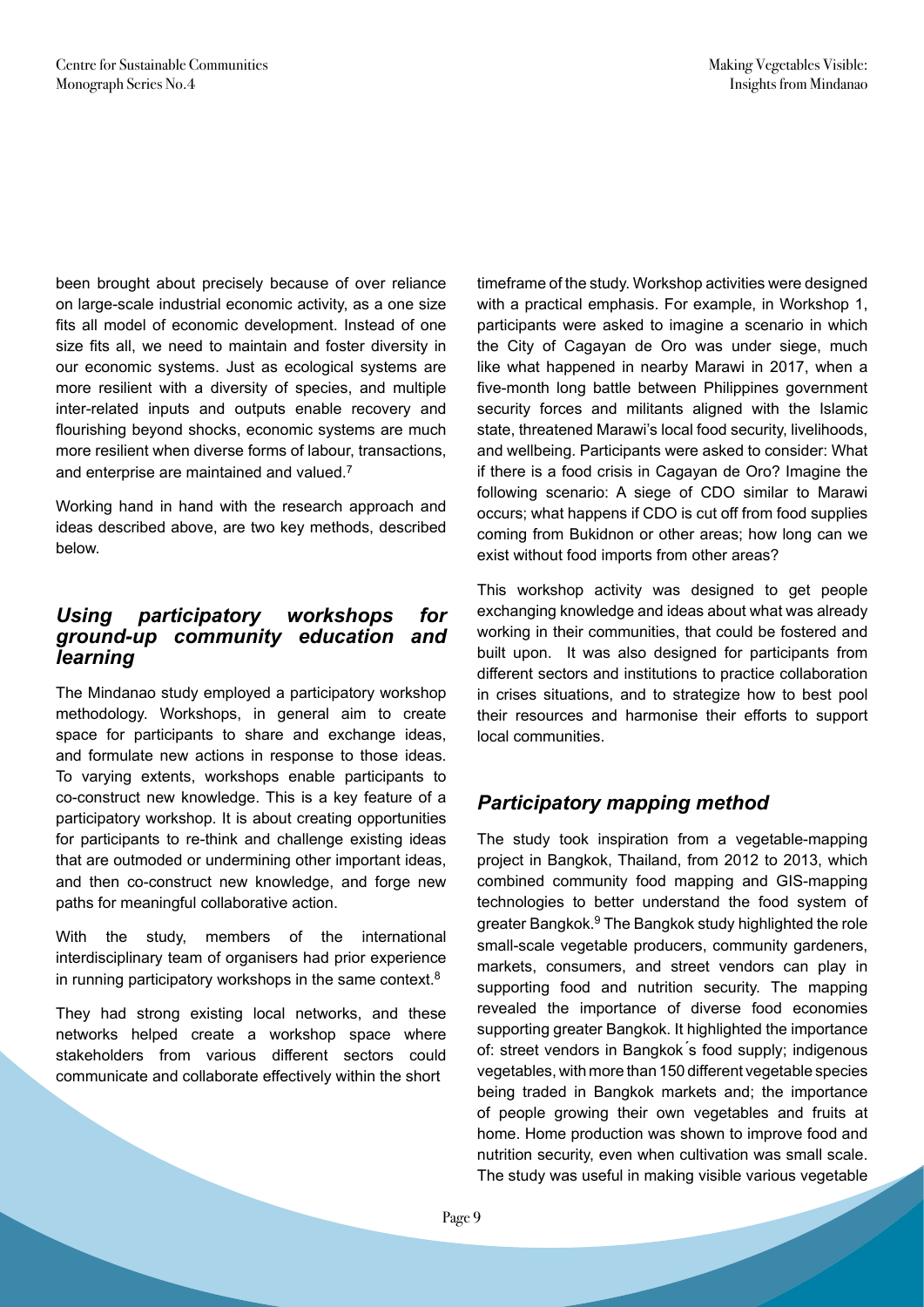and other plant-based food economies outside of formal business and markets.

The Bangkok study was also useful in attempting to capture what was actually happening on the ground, in terms of food production, consumption, and markets, and where, if any, potential gaps were, in terms of geographical areas and communities that had the greatest needs. Food needs and challenges into the future for Southeast Asia were also identified. Rapid urbanisation was reflected in the mapping and urbanisation-related dietary changes flagged, with non-communicable diseases, such as obesity, diabetes, and heart disease on the rise. Ensuring safe, nutritious, culturally appropriate food is available, accessible, and affordable year-round, was identified as one of the most pressing concerns for the region. Climate change was seen as posing a major risk to food and nutrition security, as was environmental degradation. All of this is an important backdrop for the Mindanao study.

While the Mindanao study recognised the sorts of problems and challenges identified above, the focus of this study was on creating opportunities for community education and learning. Mapping methods were designed to create opportunities for ground-up community learning about how to improve livelihoods and health outcomes through increasing vegetable production and consumption. Mapping was employed as a community learning tool, and framed within asset-based community development.

Workshop 2 commenced with an orientation and briefing on the concepts, principles, and practices of assetbased community development. Two members of the international interdisciplinary team of organisers facilitated the session. They were used to running workshops on

this topic. They were well equipped to provide local context and local Bisayan language perspective on an asset-based approach. Having facilitators who are locally connected and trusted is important. It maximises opportunities for education and learning. In the study, the facilitators orientated participants to thinking about assets, strengths, and opportunities in their local community, as a lead in to participatory community food mapping.

The participatory mapping exercise began with pregenerated GIS base maps of Balubal. The GIS base maps enabled spatial visibility and representation of a nearly sixteen-kilometre squared area of the barangay (see the scale of the Balubal map on page 10). GIS base maps were then covered in sheets of plastic, so that groups could annotate the map with coloured markers, sticky dots, and masking tape.

Three groups, each comprising eight to ten Balubal residents, participated in the mapping. First, groups were asked to identify physical resources as local physical assets, such as river systems and mountain ranges, and then social and economic assets, such as schools, churches, the barangay hall, government offices, convenience stores, farmlands, vegetable gardens, and fish ponds. Groups were also asked to think about what they had eaten over the past twenty-four hours, and to pinpoint the types of foods they had sourced within the space represented by the map.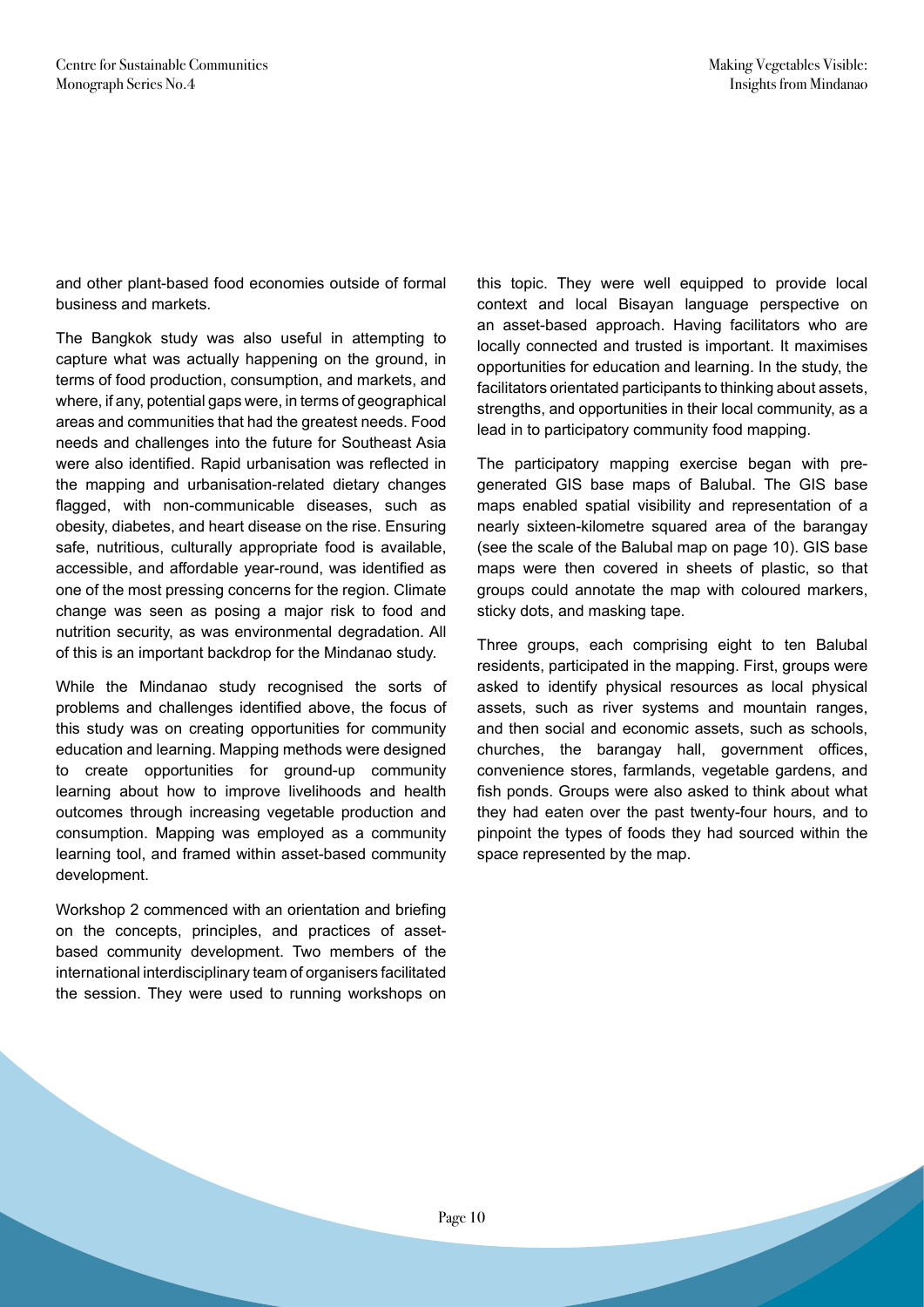# **Findings – What replicable and adaptable ideas and methods emerged from the Mindanao study?**

There are five key findings of the study. Each finding is a key insight that has wider application and the potential to inform further research in The Philippines and elsewhere.

#### *Start where people are and with what they have*

#### *Finding 1: Community education needs to start where people are with what they have*

During Workshop 2, Balubal residents applied a 'start where we are with what we have' mindset. They thought about what they already had in relation to locally available food crops. They discovered they were already successfully growing many vegetables and root crops in their barangay, including bitter gourd, spinach, sweet potato, and Chinese long beans.10 They discovered Balubal produces a lot of cassava, a nutty-flavoured, starchy root vegetable native to South America, which is a useful staple during times of crisis or extreme weather, when supply routes are affected and usual staple crops, like rice, are in limited supply. inform further resear<br> **Start will<br>
with what the<br>
Finding 1: Cor<br>
to start where<br>
have<br>
During Workshop 2<br>
where we are with w<br>
about what they a** 

They also discovered that the school, where the workshop was being held, was actively promoting gardening among all the students and the wider community. At the time of the workshop, the school had 680 students, who were all involved in a vegetable gardening program after their usual classes each day. Each class was responsible for care of plots spread across the 1.5 Hectares of school grounds.



**Students tending their vegetable gardens at Balubal National High School**

During the workshop, students were preparing the soil and planting out okra, eggplant, asparagus, beans, and pechay (leafy greens).<sup>11</sup> School garden produce was available for sale on weekend market days, and profits from sales divided between class members (60%) and the school feeding program (40%). Produce was also being gifted to other nearby schools, as part of their school feeding programs to combat malnutrition. Workshop participants saw firsthand that many of the senior students were gaining new knowledge and skills from undertaking the school's specialist program in organic agriculture, and this new expertise among the youth was filtering out into the wider community, into households where the students lived, and into the neighbourhood. Balubal National High School was already recognised, by the Presidential Commission for the Urban Poor of the Office of the President, as a national model for climate-change adaptation, mitigation, and food security.

Starting with a mindset of thinking about what they already had, meant workshop participants were encouraged to see afresh, the important role the high school was playing as a community education hub. It was making vegetables visible, and sharing knowledge, practices, and produce among the community, and this was something that could be built upon.

Page 11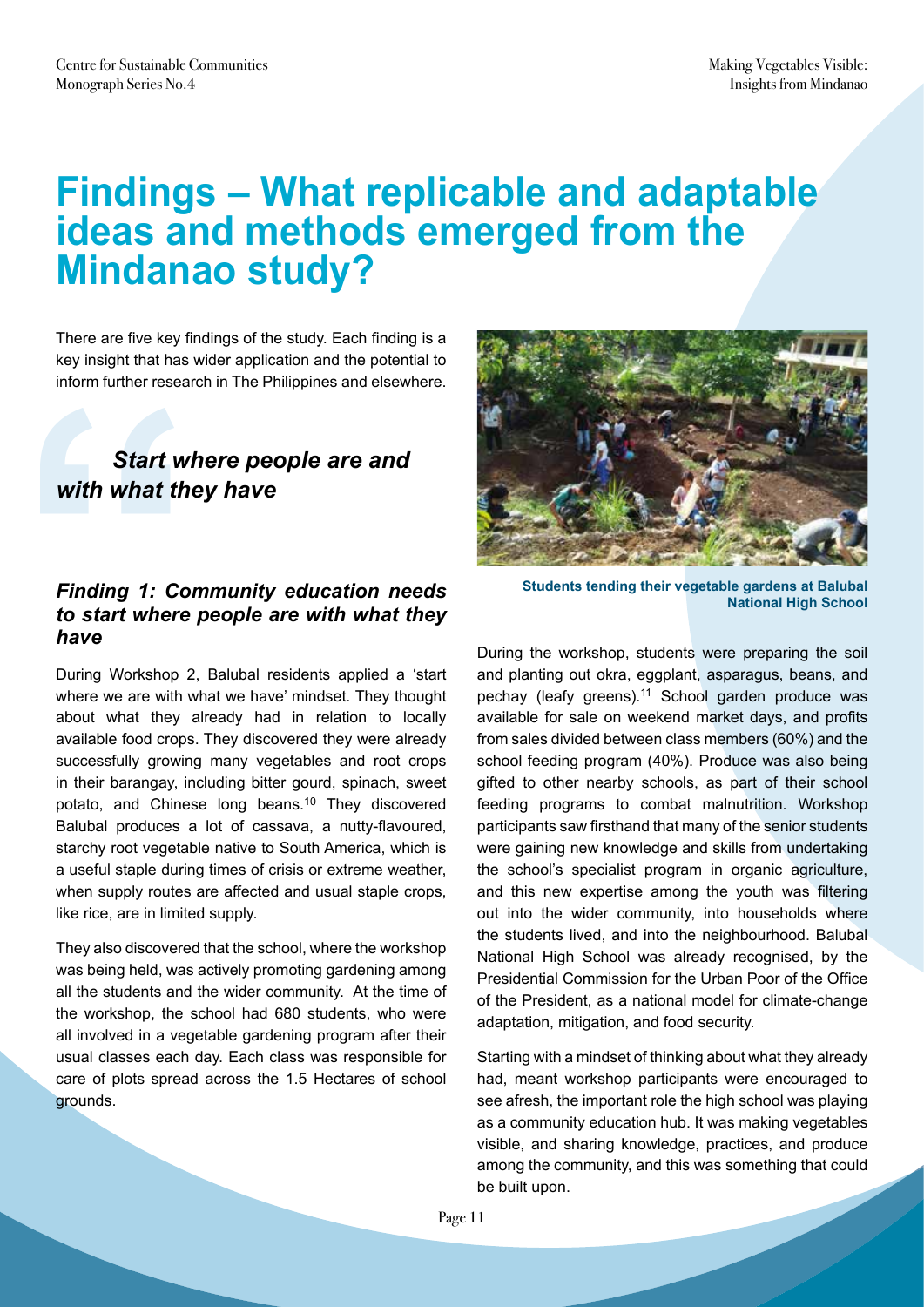It is easy to overlook resources, knowledge, and capacity already at hand, particularly when the challenges and problems weigh heavily in a community. Yet starting where people are with what they have is important. It instills pride and hope, and creates opportunities for community-driven change.

#### *Incorporate peer-to-peer learning*

#### *Finding 2: Peer-to-peer learning plays a vital role*

During Workshop 2, participatory mapping report back, each group took a turn of sharing their map and explaining some of their discoveries during the mapping process. One Muslim woman recounted her knowledge of various indigenous edible plants growing wild in the neighbourhood. Other participants were surprised to hear they could eat the plants she described, and when she located them and explained in more detail how she used them in her cooking, there was much discussion about increasing production and availability of those, and other, wild-food plants across Balubal. **Theorpo<br>
<b>"**<br> **"**<br> **Finding 2: Pee<br>
vital role<br>
During Workshop<br>
back, each group to<br>
explaining some of<br>
process. One Musli** 

Another point of peer learning emerged following the discovery that many Balubal residents were purchasing fresh vegetables in CDO city markets and transporting them back home by motorbike or jeepney (an open kind of bus). It was a journey that often took two hours, or even longer, when the traffic was heavy. A common story was that fresh vegetables quickly deteriorated in transit. Through peer discussion, workshop participants began to explore how the local community could create their own neighbourhood-based vegetable supply chains. They discussed a piece of land that was being used for pig raising, and agreed it would be much better put to use for vegetable production, with several families able to tend a parcel of the land and grow vegetables for household consumption and door-to-door sales in Balubal.

Discoveries and learning occurred as a result of Balubal residents exchanging their own knowledge and ideas during the workshop. Workshop activities created opportunities for collective learning and communityinitiated actions. Instead of looking to outside experts to guide community education and development efforts, participants looked to each other, and combined their different understandings of their local places, dietary food habits, and food systems, to think through positive changes they could make.

# **"**  *Build on existing effective knowledge and practice*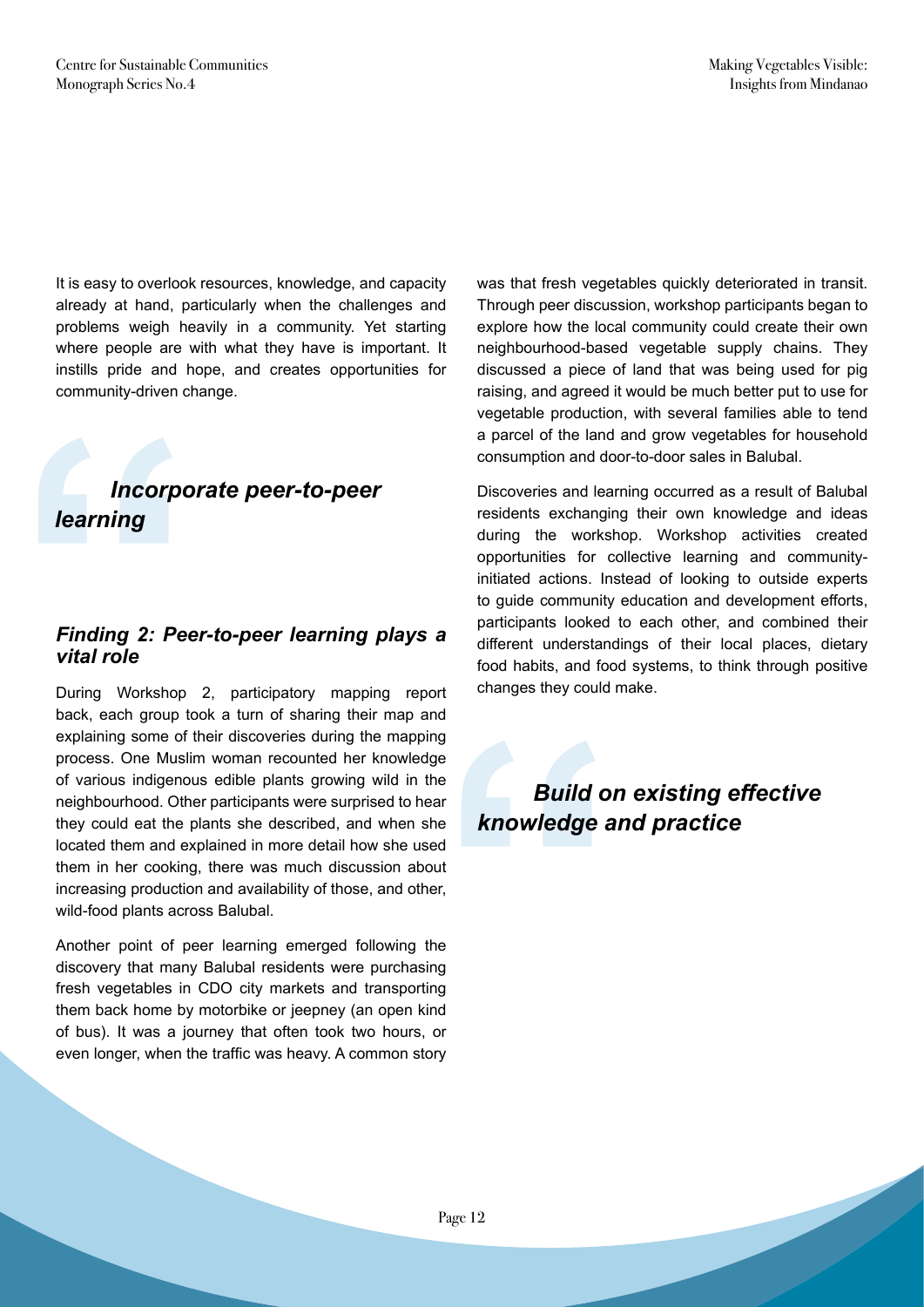

**Workshop 1 Participants**



**Workshop 2 Participants**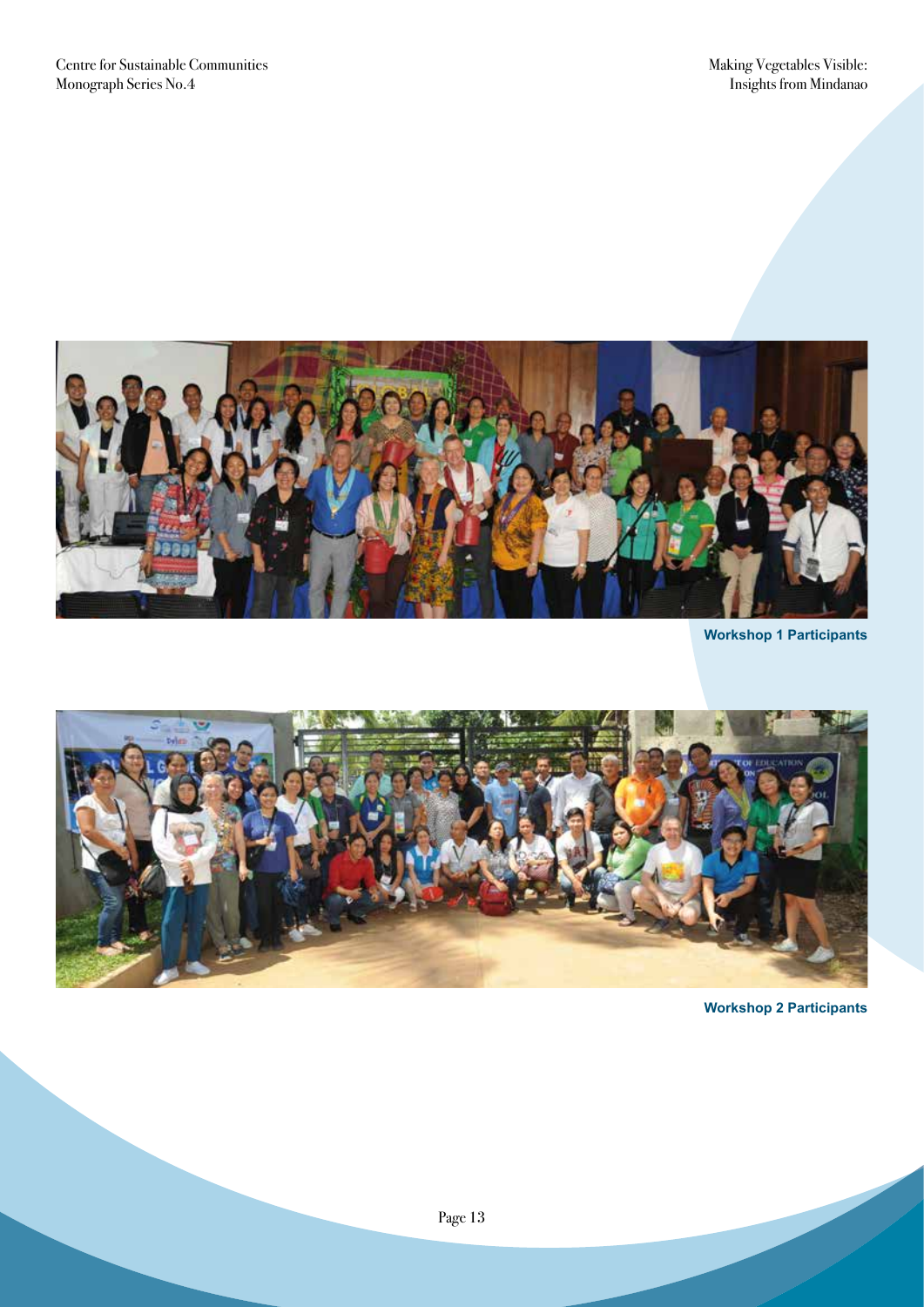#### *Finding 3: Building on existing effective knowledge and practice is key*

The saying 'There's no need to re-invent the wheel' rang true in the study. Many participants who attended the workshops had some familiarity with vegetable-growing efforts across Cagayan de Oro over the past decades. Either they, or their family members, had been involved in Department of Education initiatives at Balubal High School, or they had been involved in City Government programs, or connected to the long-running vegetable growing and agroecology initiative in Cagayan de Oro City, called the Peri-Urban Vegetable Project, which began in 1997.

The Peri-Urban Vegetable Project began as a funded research project on vegetable production and agroecological experimentation at Xavier University. It subsequently became a research entity in its own right, attracting many international funding grants. It trialled various practices, including integrated solid-waste management, ecological sanitation, basic hygiene, and urban gardening. It combined agronomic, health, and socioeconomic knowledge and practice. It responded to food security, health, and income concerns in the city. Between 2003 and 2008, it established ten allotment gardens for 100 families, living on basic incomes in six city districts, as well as food gardens within the premises of two elementary (primary) schools, and Balubal National High School. Container gardening schemes were also initiated in various locations, including two high schools and a women's shelter. Urine-diverting dehydrating toilets (a type of composting toilet developed by the project that has separate receptacles for liquid and solid waste collection) were installed. This work continued for thirteen years, until the research entity ceased operations in July 2010, due to to a discontinuation of funding.

During the study, knowledge and experience of this former initiative was reactivated. Education resources created by the Peri-Urban Vegetable Project, such as the allotment

gardening manual, were shared and discussed.12 Temporary land-sharing arrangements established during the Peri-Urban Vegetable Project were also discussed. To say a bit more about how these arrangements worked: first, an appropriate government official from the barangay council would approach the private landowners, to ask if landless families within the barangay could use their land for food production. Involving the barangay councils as negotiators with private land owners was a deliberate strategy to cultivate the grounds for negotiation within neighbourhoods, and foster community empowerment in decision making. Once negotiations between land owners and the barangay council occurred, the conditions for land could be formalised in a memorandum of agreement.

Knowledge of these land-sharing arrangements was particularly relevant to the participatory mapping exercise in Workshop 2. During the mapping, groups identified vacant land in Balubal as possible sites for vegetable production. They discussed how land access and sharing would be negotiated, as the land was mostly privately owned. Some group members were able to draw on knowledge acquired through the Peri-Urban Vegetable Project and prior experience of land access and sharing arrangements, and this helped groups make informed decisions building on their own experience and knowledge.

Initiatives like the Peri-Urban Vegetable Project create knowledge and practice, that can appear to be of little use when the initiative ends and the formal structures guiding activities fall away. Yet, this knowledge and practice can continue to play an important role and be reactivated when new opportunities present, as they did during the study.

Foster i<br>
<sup>e</sup><br>
Page 14<br>
Page 14  *Foster interdepartmental and cross-sectorial collaboration*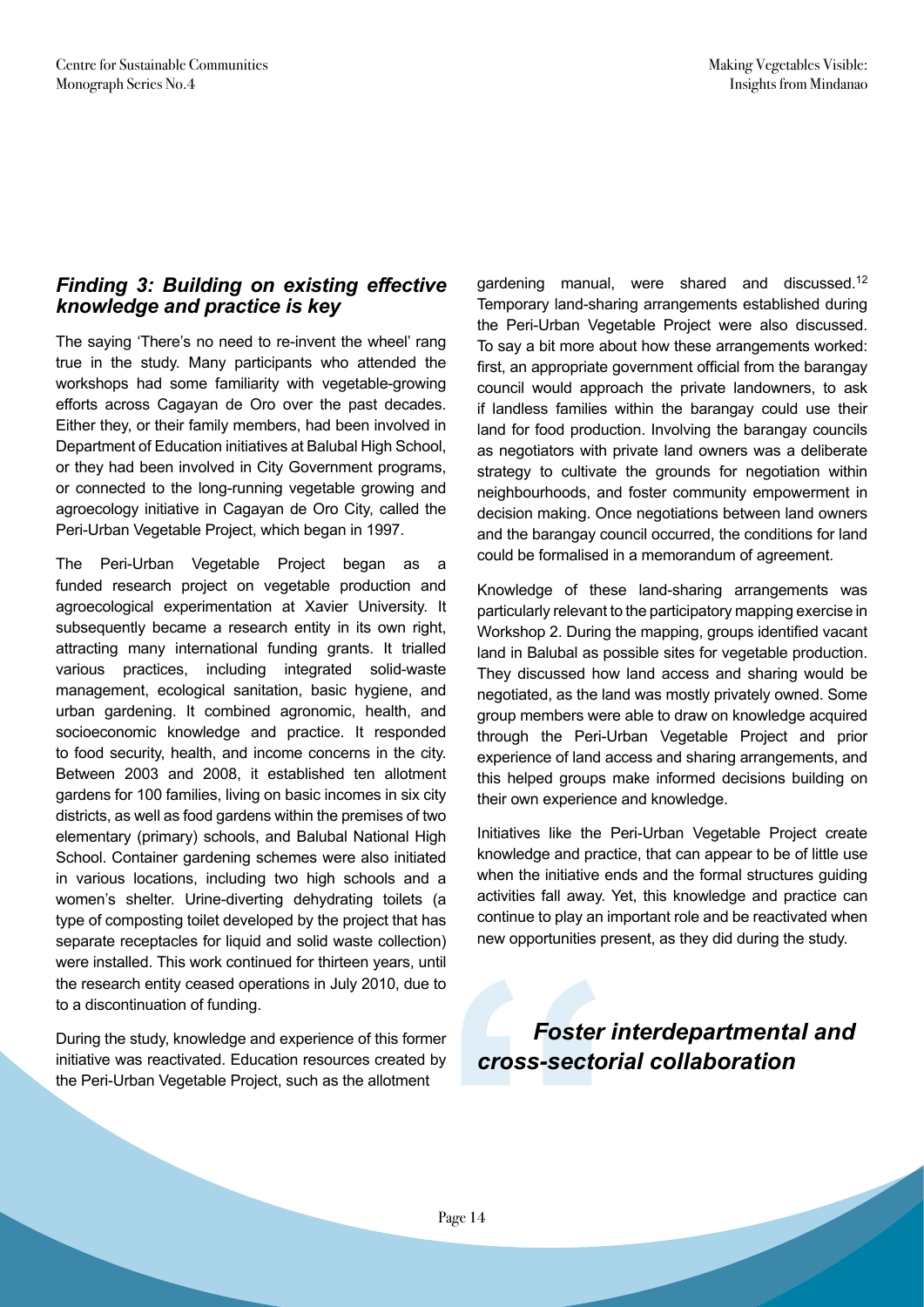#### *Finding 4: Fostering interdepartmental and cross-sectorial collaboration at municipal and community levels is paramount*

Historically, government and non-government sectors in the Philippines have found it difficult to work together and to trust each other. With ongoing economic development challenges, and increasing climate uncertainty and extreme weather, it is paramount that different stakeholders and sectors work together and collaborate effectively. One of the benefits of effective collaborative action is that it generates more strength, power, and capacity within organisations. In the words of the Cagayan do Oro City Mayor, who attended Workshop 1: 'The more we collaborate and harmonise our directions and strategies, the stronger each one becomes' (Hon. Oscar Morena, City Mayor, Cagayan de Oro City, 9 July, SEARSOLIN, 2019).

Another benefit of collaboration is that it increases the capacity of a range of stakeholders to address shared concerns, such as supporting communities in rebuilding their livelihoods after a typhoon. Through pooling their resources and knowledge effectively, stakeholders can better implement community education strategies that lead to positive change.

An opportunity for this kind of collaborative action emerged in the study. In Workshops 1 and 2, participants discussed the ongoing effects of Typhoon Sendong (internationally known as Washi), which struck Northern Mindanao in December 2011. Sendong caused flash flooding and severe landslides, which led to the loss of over 1,200 lives, and the displacement of more than 250,000 people: almost 40% of the city's population. Around 85% of the affected households lived in informal settlements near or along the Cagayan River. In the workshops, questions arose around how to best support 1,200 families displaced by Typhoon Sendong, who had been relocated to a fifteenhectare area of land in Balubal. Families were living in low-cost housing, constructed using disaster relief funds,

donated by the Japanese government. One of the issues that arose in Workshop 2, was that many of the longerterm Balubal residents were concerned about the nearby Sendong resettlement site. They viewed the relocatees as a threat, and expressed distrust of them. Other workshop participants who represented government and non-government sectors, and the international team of organisers, challenged this perspective, and expressed the view that relocatees did not need to be seen as a threat. Instead, the resettlement site presented an opportunity.

Once relocated to Balubal, many families needed to reconfigure their livelihoods. They now lived two hours away from their previous home and barangay, which meant many of them could no longer keep their former jobs and income streams. The City Government and other organisations argued relocation was an opportunity for increasing vegetable gardening and household waste management across the resettlement site. When the housing was built, the mayor expressed to local media that he wanted the resettlement site to be a self-contained community, where everything was within households' reach, including fresh food supplies. Despite these intentions, at the time of the workshops, vegetable gardening and self-sufficiency, was not yet implemented across the resettlement site. This is an opening for further development. The study core group of key stakeholders has an important ongoing role to play. Collaborative action supporting community education about the importance of small-scale vegetable production and consumption needs to be prioritised.

<sup>d</sup><br>
<sup>9</sup><br>
<sup>n</sup><br> *mapping as*<br> *learning and***<br>
P<sub>age 15</sub>**  *Use participatory GIS mapping as a tool for peer-to-peer learning and collaboration*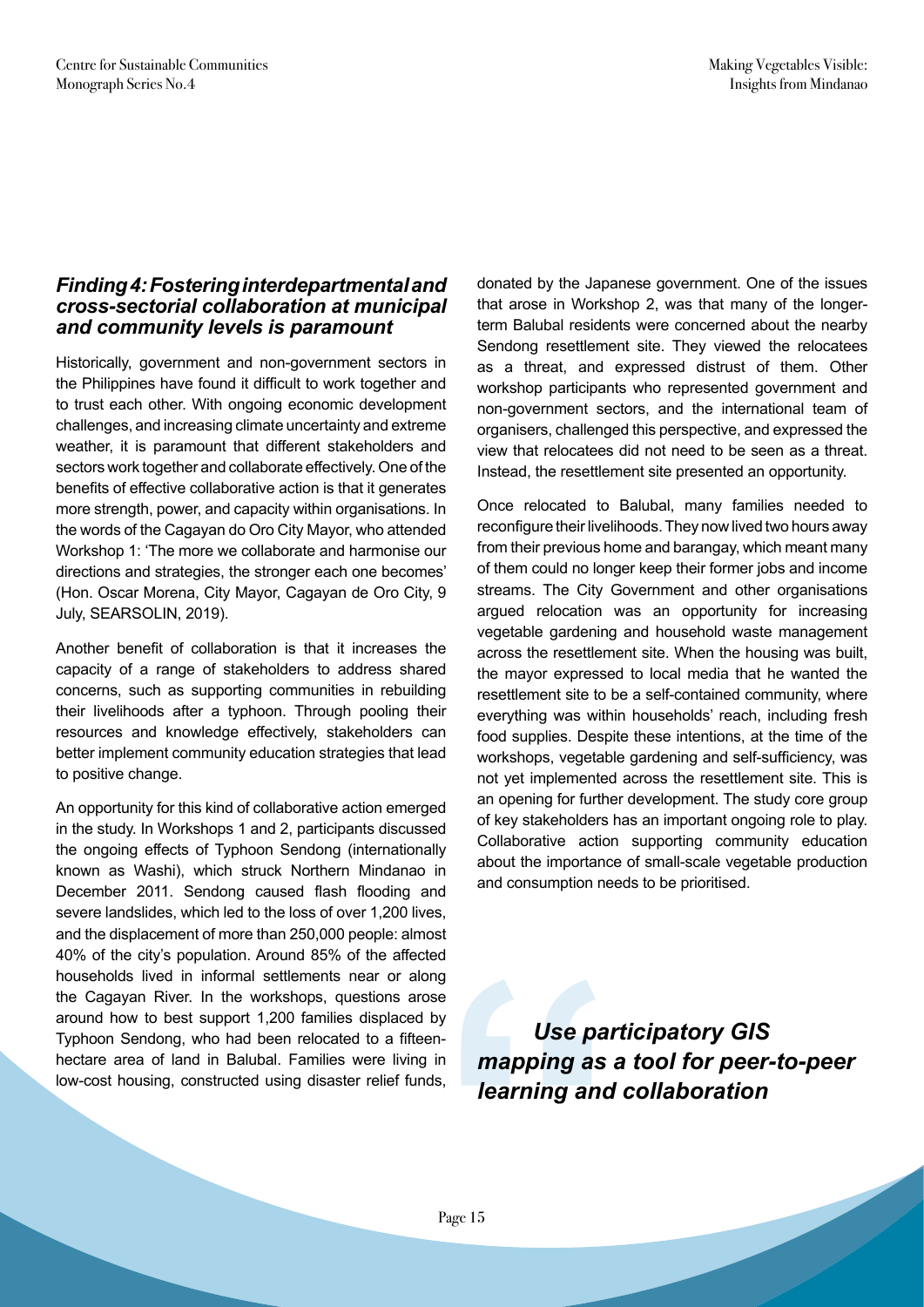#### *Finding 5: Participatory GIS mapping is an effective and replicable tool for making vegetables visible and supporting community education about plant-based diets*

Mapping methods in the study created opportunities for community learning about the vegetables growing in backyards, wild places, and neighbourhood plots, and about assets and resources at hand that could be harnessed in community-initiated action to increase plant-based diets. A key aspect of the mapping tool effectiveness is the opportunity for peer-to-peer learning and collaboration, created through the mapping process.

The study generated learning opportunities for replicating the mapping techniques elsewhere. Workshop participants from various neighbourhoods across Northern Mindanao, who visited Balubal to observe the mapping process, expressed their enthusiasm for undertaking a similar mapping exercise in their communities. The study revealed that the mapping techniques are simple to replicate across place and space. Some initial discussions about how to do this this took place in the study and the opportunities for supporting community mapping through online training were explored.

Online training opportunities are highly desirable while COVID-19 travel and research adjustments are still in effect. Training place-based community researchers in the community food mapping process is something that can be done online. Online participants from different places can share context-specific data such as digital mapping samples, GIS base maps, and video and photo stories of place-based diverse food economies. This presents as an exciting opportunity for working between Australia, The Philippines, and other places, via online study exchanges.

Mapping is a community education tool that has many flow on effects. It can be used to increase the uptake of vegetables and plant-based diets and to motivate small-scale vegetable production, leading to increased household income from vegetable sales, and improved household nutrition. Other wider education benefits may also follow. Local concerns in various places about loss of skills and knowledge in agriculture and household and neighbourhood-based food production, as well as the decline in study of agriculture/food production in higher education institutions, could be addressed.

**Particip**<br>techniques a<br>across place<br>training can  *Participatory GIS mapping techniques are simple to replicate across place and space and training can be done online*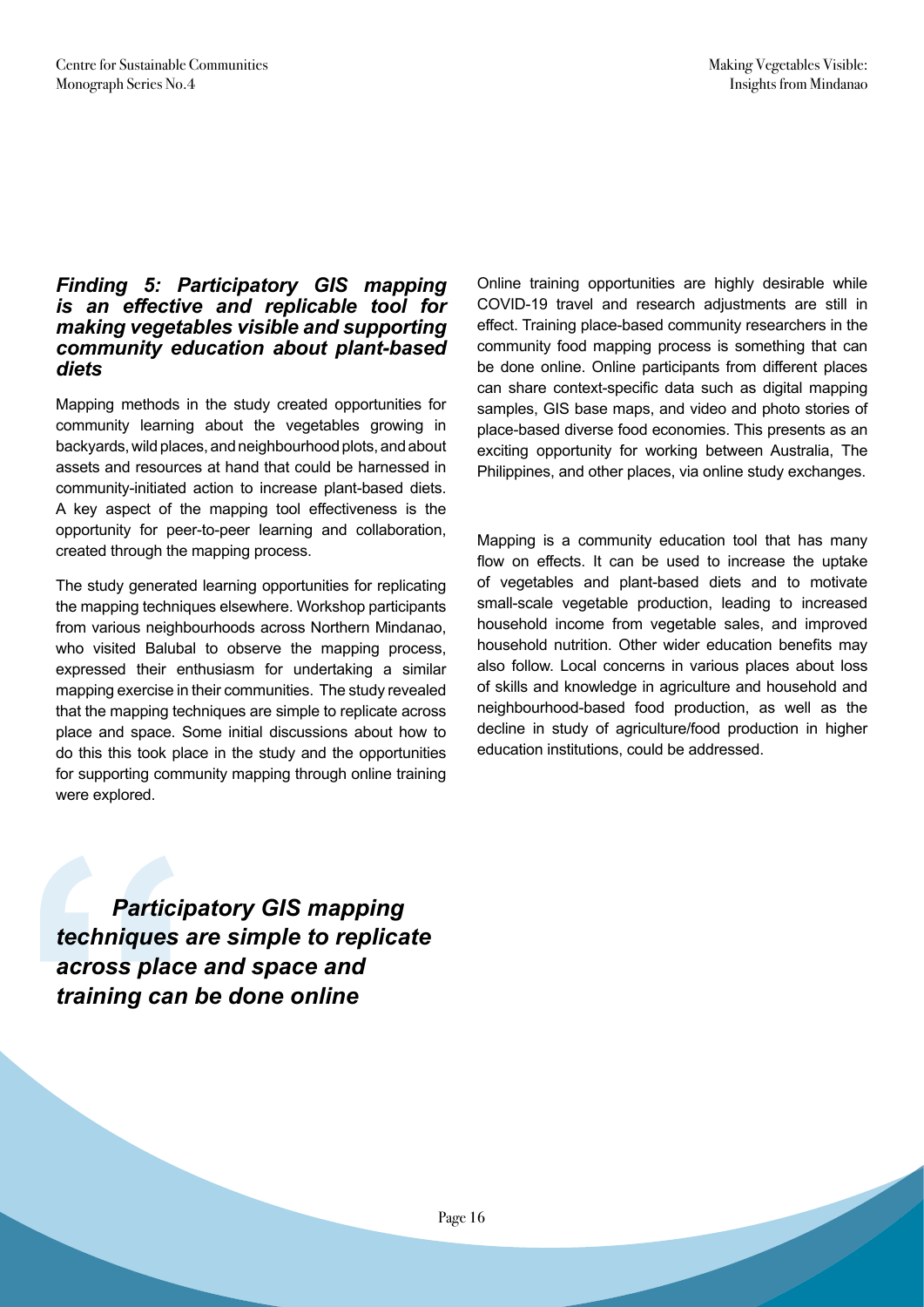# **Making Vegetables Visible toolbox of ideas and methods - Where to from here?**

This monograph has assembled a toolbox of replicable and adaptable ideas, methods, and key insights for promoting and supporting small-scale vegetable production, marketing and consumption.

Drawing on the Mindanao study, the monograph has revealed what is possible in a place experiencing ongoing economic and climate related challenges. It has highlighted the vital role community education can play in promoting

and supporting local transitions to a more sustainable food system.

Beyond this study, there is a wealth of opportunity to put these ideas, methods, and insights into practice in wider contexts.



**Balubal National High School vegetable gardens**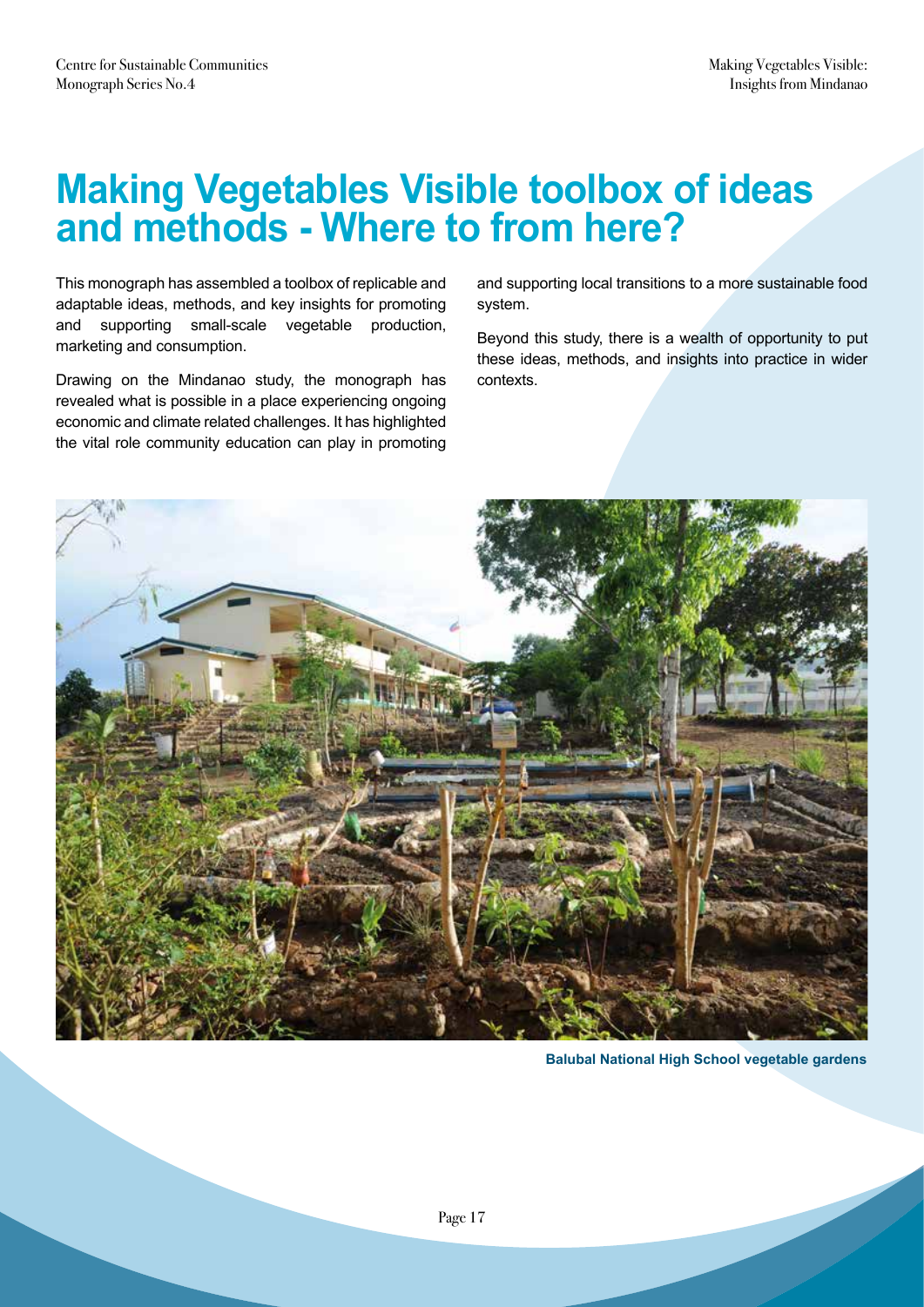*Community education needs to start where the people are and with what they have*  • Asset-based community development (ABCD) approach • Participatory workshops introducing ABCD • Participatory mapping using ABCD



#### *Peer to peer learning is vital*

• Participatory mapping with collaboration, and group discussion and sharing components • Participatory workshops with collaboration, and group discussion and sharing components • Community partnering

**Toolbox: of replicable and adaptable ideas and methods**

*Participatory GIS mapping is an effective and replicable tool for making vegetables visible and supporting community education about plant-based diets*

- Participatory mapping with collaboration, and group discussion and sharing components
- GIS generated base map upon which layers of community generated data are added in the participatory mapping
- Online training in mapping techniques
- Online sharing and discussion of participatory mapping data across place and scale

*Building on existing effective knowledge and practice is key*  • Cross-sectorial knowledge exchange and story-telling at participatory workshops including sharing stories of 'success'

process

#### *Fostering interdepartmental and cross-sectorial collaboration is paramount*

- Community partnering process
- Participatory workshops with collaboration, and group discussion and sharing components
- Choose locally connected and trusted workshop facilitators